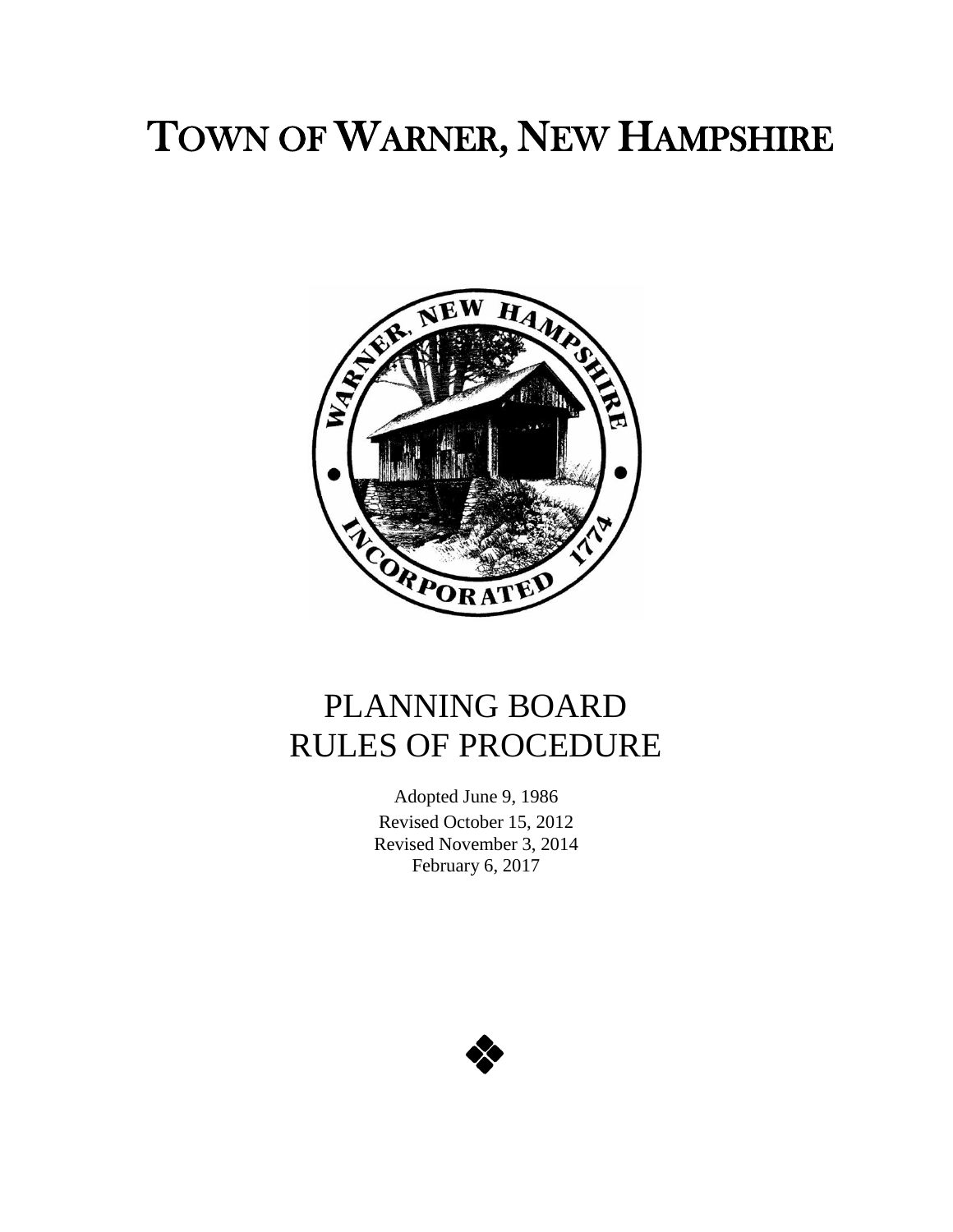## **Table of Contents**

#### **TOWN OF WARNER PLANNING BOARD RULES OF PROCEDURE**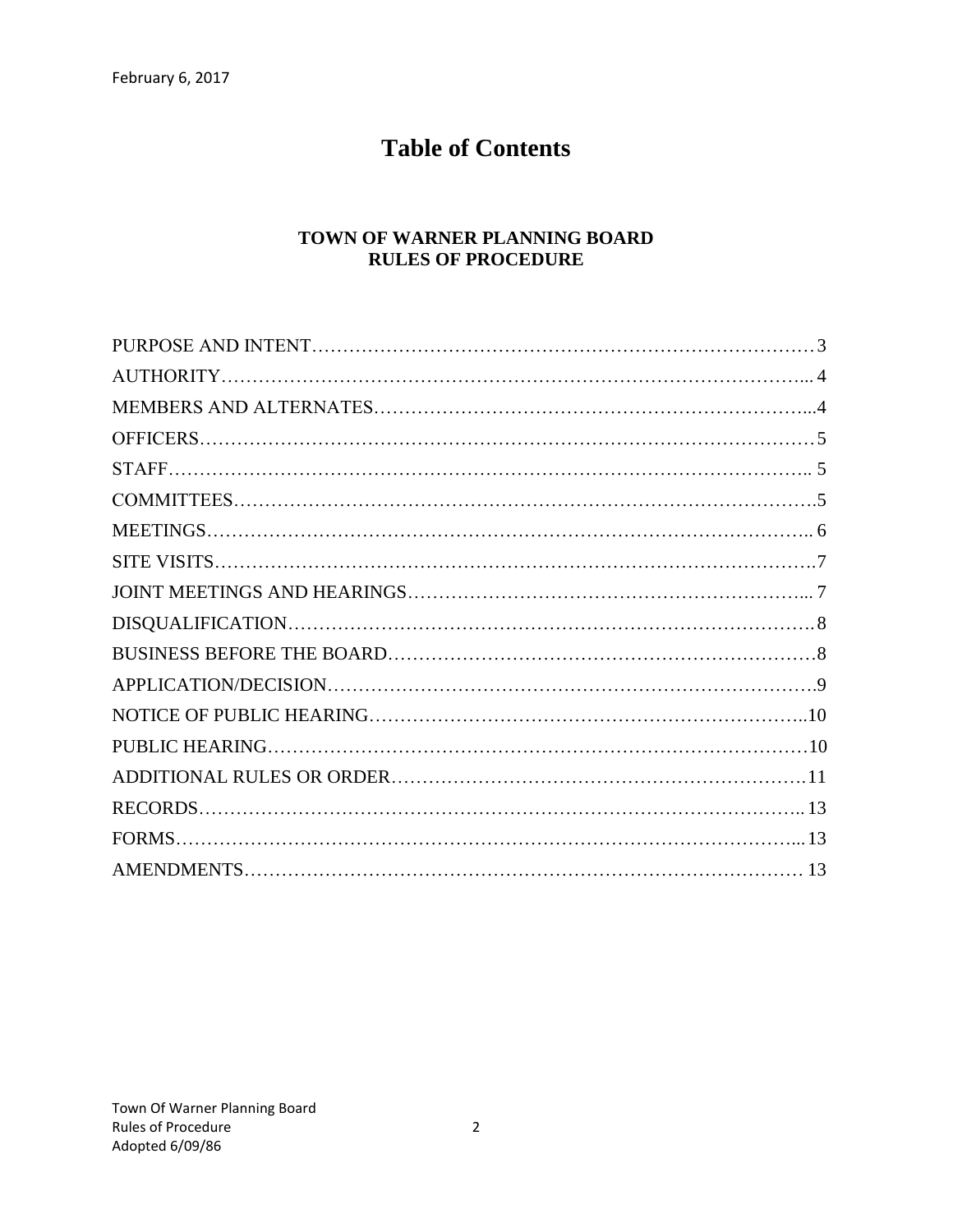#### **TOWN OF WARNER PLANNING BOARD RULES OF PROCEDURE**

## **I. PURPOSE AND INTENT**

These Rules of Procedure shall govern the operation of meetings and business before the Warner Planning Board in carrying out its duties and responsibilities as assigned to it by the ordinances of the Town of Warner and the Laws of the State of New Hampshire. Where there appears any conflict between these Rules and either state laws or the Town Charter, the Law and Charter shall govern.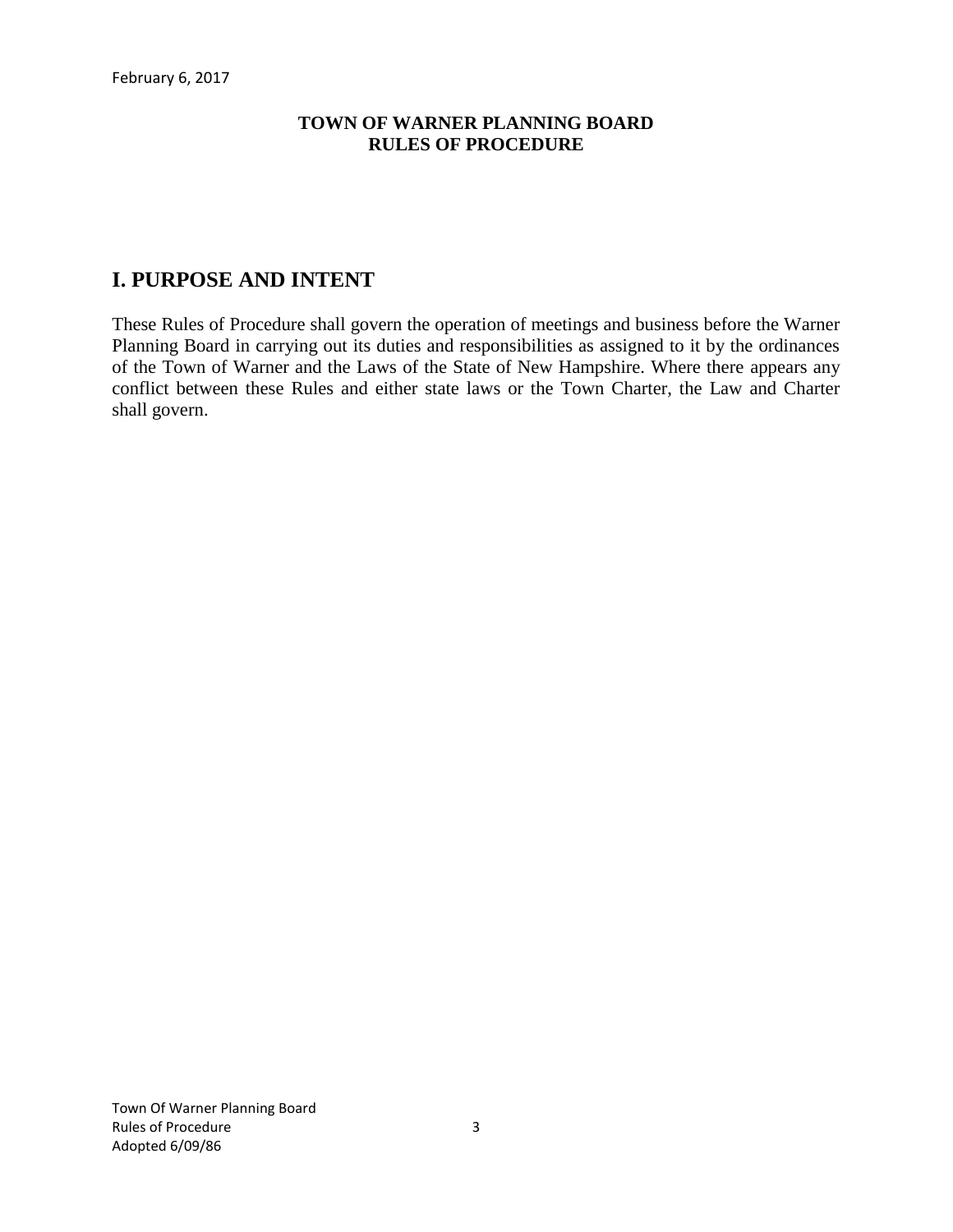## **Town of Warner Planning Board Rules of Procedure**

Adopted on June 9, 1986 Revised August 1, 2005 Revised December 10, 2007 Revised October 5, 2009 Revised July 12, 2010 Revised October 15, 2012 Revised November 3, 2014 Revised February 6, 2017

#### **II. AUTHORITY**

These rules of procedure are adopted under the authority of New Hampshire Revised Statutes Annotated (RSA) Chapter 676:1.

#### **III. MEMBERS AND ALTERNATES**

- A. The Planning Board shall consist of seven members. The Selectmen shall designate one selectman or administrative official as an ex-officio member with power to vote, the Board of Selectmen shall appoint six other members who are residents of the Town. The Planning Board may recommend to the Board of Selectmen suitable candidates to serve as members
- B. Selection, qualification, term, removal of members, and filling of vacancies shall conform to RSA 673.
- C. Up to three alternate members may serve on the Planning Board as authorized by RSA 673:6, and as appointed by the Board of Selectmen. The Planning Board may recommend to the Board of Selectmen suitable candidates to serve as alternates.
- D. Each newly appointed (including re-appointed) member and alternate member shall be sworn in and take an oath of office as required by RSA 42:1.
- E. The Board of Selectmen shall forward to the Town Clerk for recording the appointment and expiration dates of the terms of each member of the Board.
- F. All members, including alternates, are required to attend all meetings of the Board. More than three (3) unexcused absences in a twelve-month period may be cause for review of that individual's ability to perform the duties assigned. (re: RSA 673:13)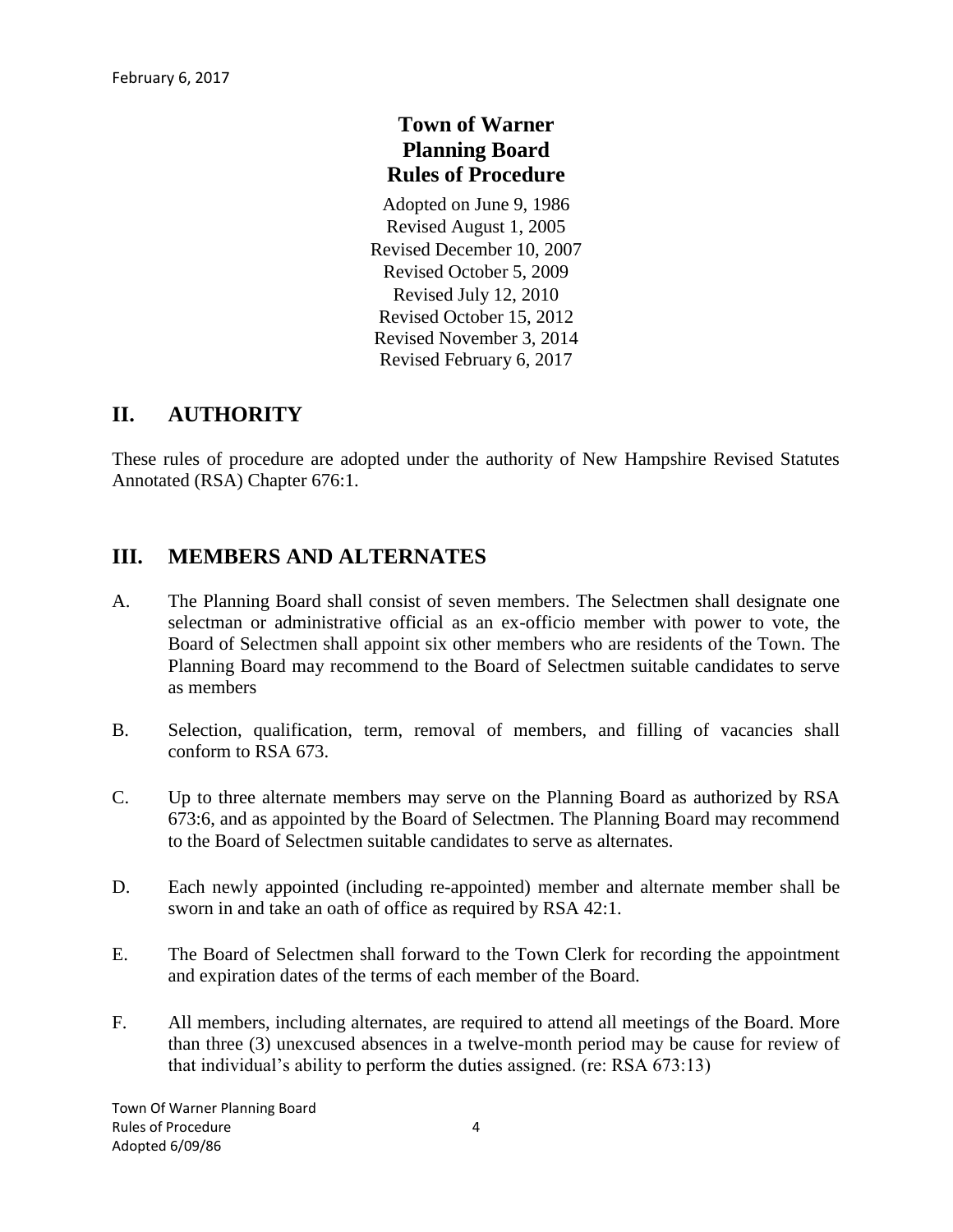## **IV. OFFICERS**

- A. The following officers shall be elected annually in the month of April by majority vote of the Board members present. Alternates and ex-officio members shall not be elected as officers.
	- 1. **Chairman**: The Chairman shall preside over all Planning Board meetings and hearings; shall prepare, with the assistance of the Land Use Secretary, an annual report, budget and agenda; shall appoint such committees as directed by the Board; and shall perform other duties customary to the office; the Chair or designated representative shall be the sole spokesperson for the Board when dealing with outside entities such as other boards, the press, legal counsel, and a planning consultant outside of Board meetings; when appropriate shall seek the counsel of the Board; the Chair or designated representative shall execute all formal documents on behalf of the Board. A recap of the dealings outside the meetings shall be provided by the Chairman to the Board at the next regular meeting.
	- 2. **Vice-Chairman:** The Vice-Chairman shall preside in the absence of the Chairman and shall have the full powers of the Chairman on matters that come before the Board in the absence of the Chairman.
	- 3. **Chairman in Abstention**: In the absence or unavailability of the Chairman and Vice Chairman, the members present shall select a Full Member to exercise the duties of the Chair.
- B. All officers shall serve for one year and shall be eligible for re-election.

#### **V. STAFF**

A Land Use Secretary shall be hired by the Town to serve the needs of the Planning Board and Zoning Board of Adjustment. The Town Administrator and Chairmen of the respective Boards shall serve as a committee of three to solicit applications, conduct interviews and make a recommendation to the Selectmen.

#### **VI. COMMITTEES**

A. The first regular meeting held in April, or as soon as deemed appropriate by the Board, will be the organizational meeting during which standing committees are appointed, representatives to particular organizations elected and the Planning Board goals and objectives are established for the coming year.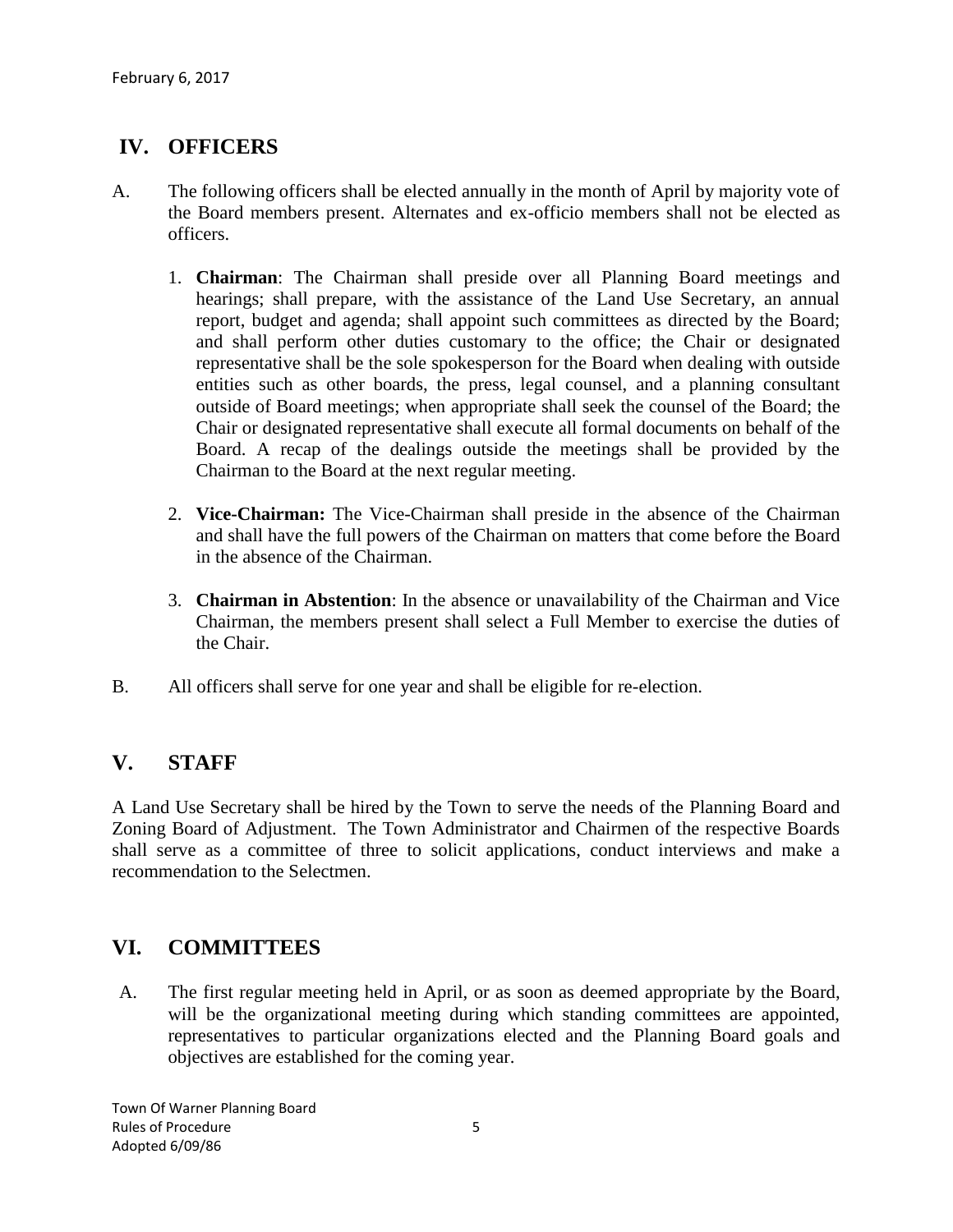B. The Chairman of a committee is responsible for delegating minutes to be recorded and forwarded to the Land Use Secretary of the Planning Board. They are responsible for the public notice being given at least 24 hours in advance of such meeting. All members of the committee shall be allowed to fully participate and vote at committee meetings. Members of a committee (other than Planning Board members) and their charge shall be recommended by the full board. Committees may consist of members, alternates and the general public.

## **VII. MEETINGS**

- A. Regular meetings shall be held at the Warner Town Hall at 7:00 p.m. on the first Monday of each month unless otherwise posted. Other meetings may be held on call of the Chairman or Vice-Chairman (in the Chairman's absence), provided public notice is given at least 24 hours in advance of such meetings. See VIII. D for Site Visit schedule.
- B. Planning Board meetings will end no later than 10:00 p.m. Any items remaining on the agenda will be heard first at the next scheduled meeting.
- C. Nonpublic sessions shall be held only in accordance with RSA 91-A:3.
- D. **Quorum**: A majority of the membership of the Board shall constitute a quorum necessary to transact business, including alternates sitting in place of regular members.
- E. All votes on any matters to come before the Board shall be taken after the matter has been duly moved, seconded and discussed. Unless otherwise stated, all matters shall be decided by the majority vote of all of those members (both regular and designated alternates) present and voting. In the case of a tie vote the Motion fails. A failed motion whether by tie or majority voting in the negative shall be deemed as no action having been taken by the Board.
- F. **Continuance:** A public hearing on a noticed matter may be continued pending the submission of additional material or information or the correction of noted deficiencies. A motion to continue an application hearing or meeting shall require a date, time, and location for the continued meeting prior to adjournment of the matter.
- G. If any regular Board member is absent from a meeting or hearing, or disqualifies him or herself from sitting on a particular application, the Chairman shall designate one of the alternate members to sit in place of the absent or disqualified member. If the ex-officio member is absent, only the duly appointed Alternate designated by the Board of Selectmen may sit in the place of the absent ex-officio member. Such alternate shall have all the powers and duties of a regular member in regards to any matter under consideration on which the regular member is unable to act.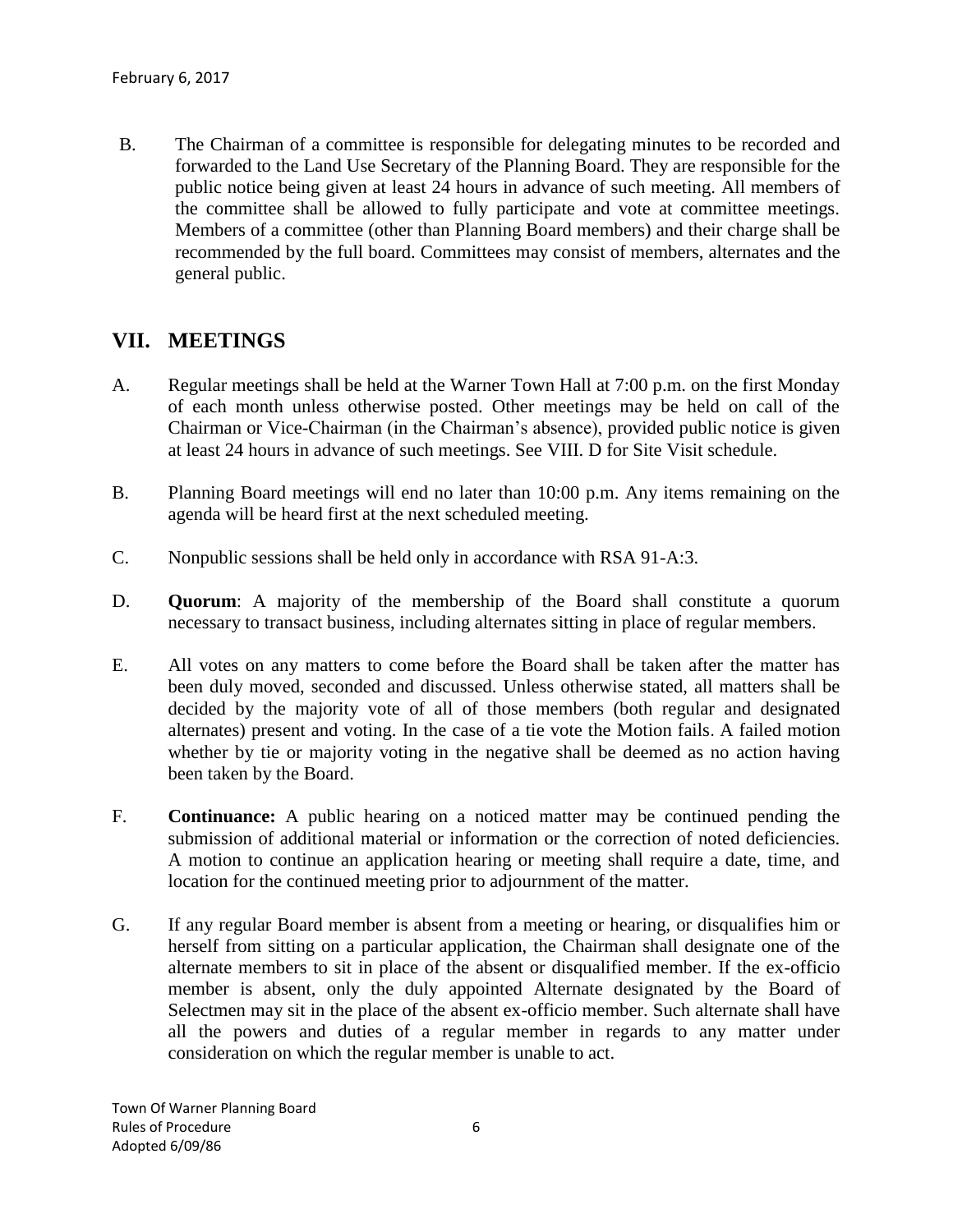- H. At Planning Board meetings, alternates who are not activated to fill the seat of an absent or recused member or who have not been appointed by the chair to temporarily fill the unexpired term of a vacancy may participate with the board in limited capacity. During a public hearing, alternates may sit at the table with the regular members and may view documents, listen to testimony, and actively participate and interact with other board members, the applicant, abutters and the public. However, they shall not be allowed to make or second motions and shall not participate in any way during the deliberations (at the close of the Public Hearing) by the board. During work sessions or portions of meetings that do not include a public hearing, alternates may fully participate, exclusive of any motions or votes that may be made.
- I. The Chairman shall be allowed to vote on all matters before the Planning Board after the other members have voted first. The Chairman may make and second motions.
- J. Planning Board members may use electronics during Planning Board meetings only for purposes sanctioned by the Board.

## **VIII. SITE VISITS**

- A. **Site Visit.** A "site visit" is defined as a visit by the Board or Subcommittee of the Board to a location which is the subject of an application before the Board, and involves going onto the property or visiting areas which may not be customarily available for public inspection.
- B. **Request.** When the Board deems it necessary for the adequate consideration of an application, the Chairman shall request the applicant to allow a site visit by the Board or Board members. At the same time, the Chairman may ask if unaccompanied visits will be permitted.
- C. **Scheduling.** The Chairman shall schedule a site visit for Board membership, and it shall be noticed as a meeting of the Board in accordance with RSA 91-A. If unaccompanied visits are permitted, members may visit individually with no public notice required.
- D. **Minutes.** Minutes of site visits shall be kept whenever there is a quorum of the Board or Subcommittee of the Board conducting the site visit.

#### **IX. JOINT MEETINGS AND HEARINGS**

A. RSA 676:2 provides that the Board may hold joint hearings with other town boards and commissions, including the Zoning Board. Each board shall have discretion as to whether or not to hold a joint meeting with any other board.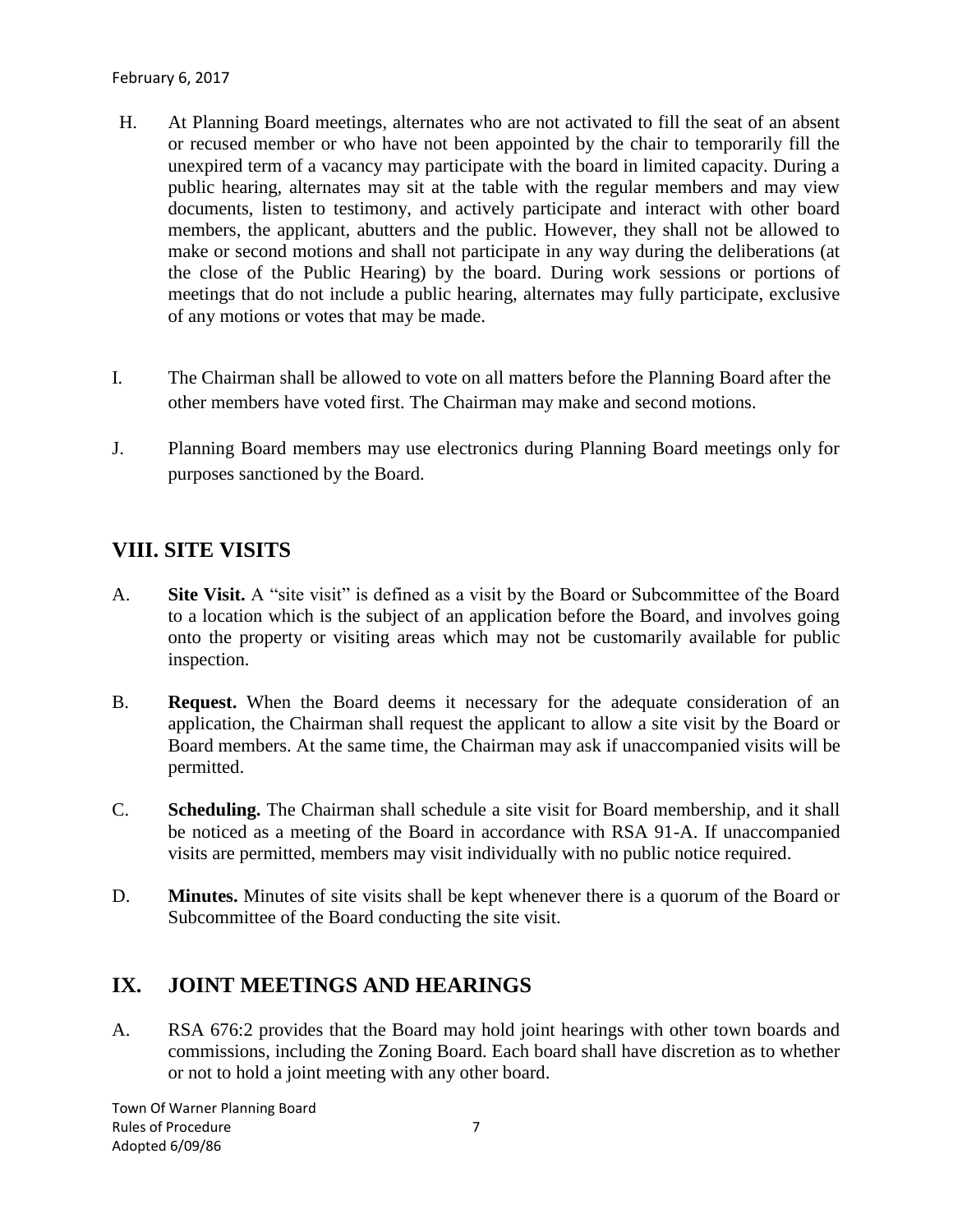- B. Joint business meetings with any other land use board may be held at any time when called jointly by the Chairmen of the two boards.
- C. If the other board is the Zoning Board, RSA 676:2 requires that the Planning Board Chairman shall chair the joint hearing.
- D. The provisions covering the conduct of public hearings, set forth in these rules, together with such additional provisions as may be required by the other board, shall be followed; and the other board shall concur in these conditions.
- E. Special Exception or Variance requests shall be presented first.
- F. Any board member of either board may ask questions at any time.
- G. No decision shall be made by either board until the Joint Hearing is over.
- H. Each board will discuss and vote on its own decisions after the hearing is closed, or on a date specified before the meeting is adjourned.

#### **X. DISQUALIFICATION**

Any member who finds it necessary to disqualify him or herself from sitting on a particular application shall notify the Chairman as soon as possible so that an alternate may be requested to sit in that person's place. The disqualification shall be announced by either the Chairman or the disqualified member before the beginning of the public hearing on the application, or as soon as the conflict is discovered during the course of the hearing. The disqualified member shall step away from the board table during the public hearing and during all deliberations on the application. Any Board member who is an abutter to a property under review by the Board shall not sit for any hearing, review or vote on the application. (re: RSA 673:14)

#### **XI. BUSINESS BEFORE THE BOARD**

Business before the Board, as set forth in a published agenda, shall generally consist of the following:

- A. Roll Call
- B. Minutes of previous meeting
- C. For each application submitted
	- 1) Review of application
	- 2) Acceptance, rejection or continuance of application submitted

Town Of Warner Planning Board Rules of Procedure 8 Adopted 6/09/86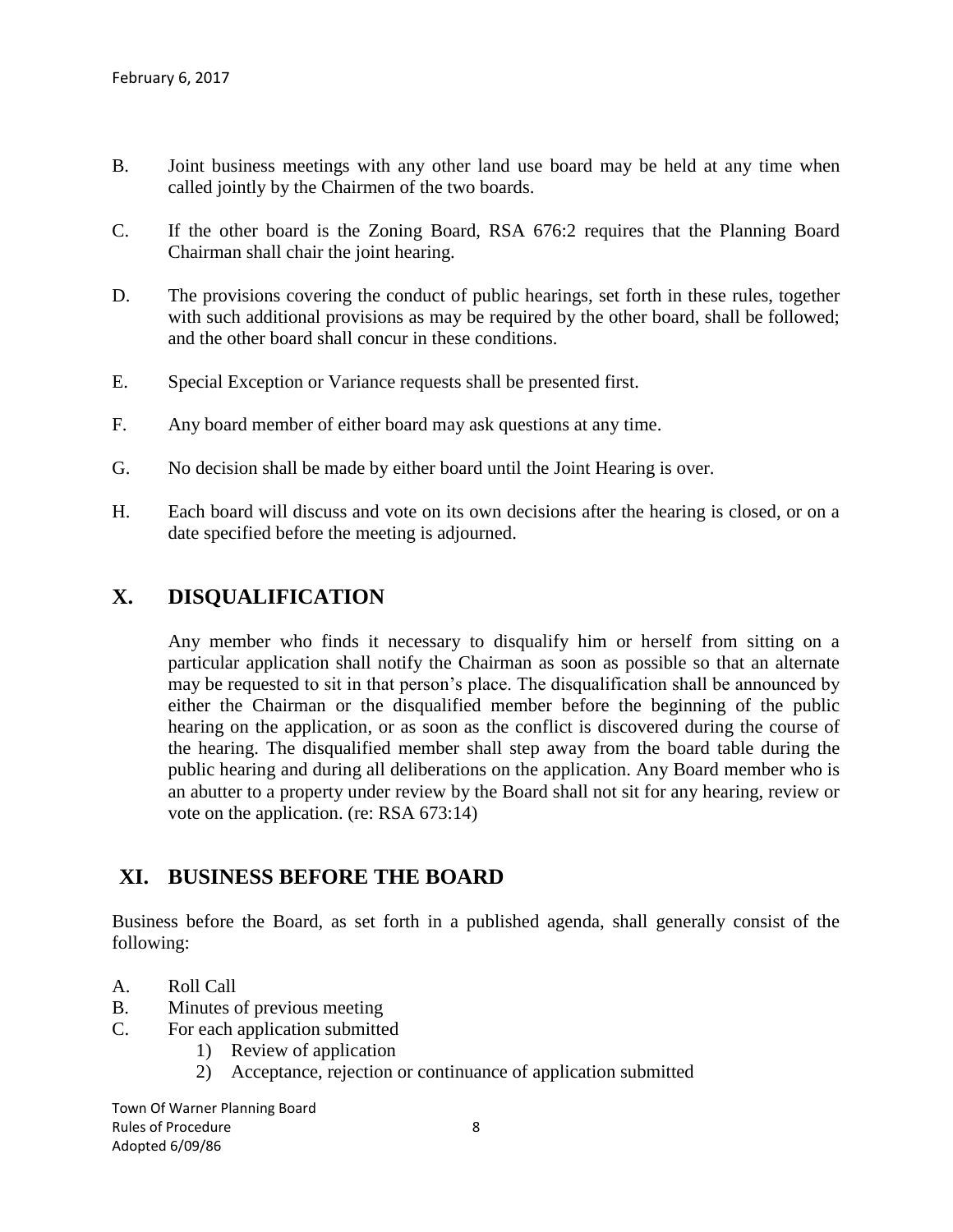- 3) Close meeting and open Public Hearing
- 4) Hold Public Hearing
- 5) Close Public Hearing and reopen meeting
- 6) Approve, deny or continue the application.
- D. Unfinished business
- E. New business
- F. Communications and Miscellaneous
- G. Such other business as the Board may deem appropriate
- H. Public Comments
- I. Adjournment

The Chairman has the right to vary the order of business to accommodate the needs of the Board members, the applicants, and the public.

#### **XII APPLICATION/DECISION**

- A. Each application shall be made on forms, provided by the Board and shall be presented to the Land Use Secretary who shall record the date of receipt over his or her signature.
- B. The Thursday before each meeting, the Land Use Secretary shall present to the Board all applications received during regular office hours at least 21 days prior to the meeting at which the application is to be considered for acceptance. Any plans (including modifications) or additional materials must be submitted at least 21 days before the meeting at which the board may consider them.
- C. Applications completed in accordance with the application checklist shall be submitted to and accepted by the Board only at a public meeting of the Board. The Board shall, at the next regular meeting or within 30 days following the delivery of the application, determine if a submitted application is complete according to the Board's regulation and shall vote upon its acceptance.
- D. The Board shall render a written decision within 65 days of the date of acceptance of a completed application, subject to extension or waiver as provided in RSA 676:4.
- E. The Board shall act to approve, conditionally approve, or disapprove.
- F. Notice of decision will be made available for public inspection at the Board's office in the Warner Town Hall within 5 business days after the decision is made, as required in RSA 676:3. If the application is disapproved, the Board shall provide the applicant with written reason for this disapproval.
- G. Decisions on applications shall conform to the applicable provisions of the RSA's and Zoning Ordinance.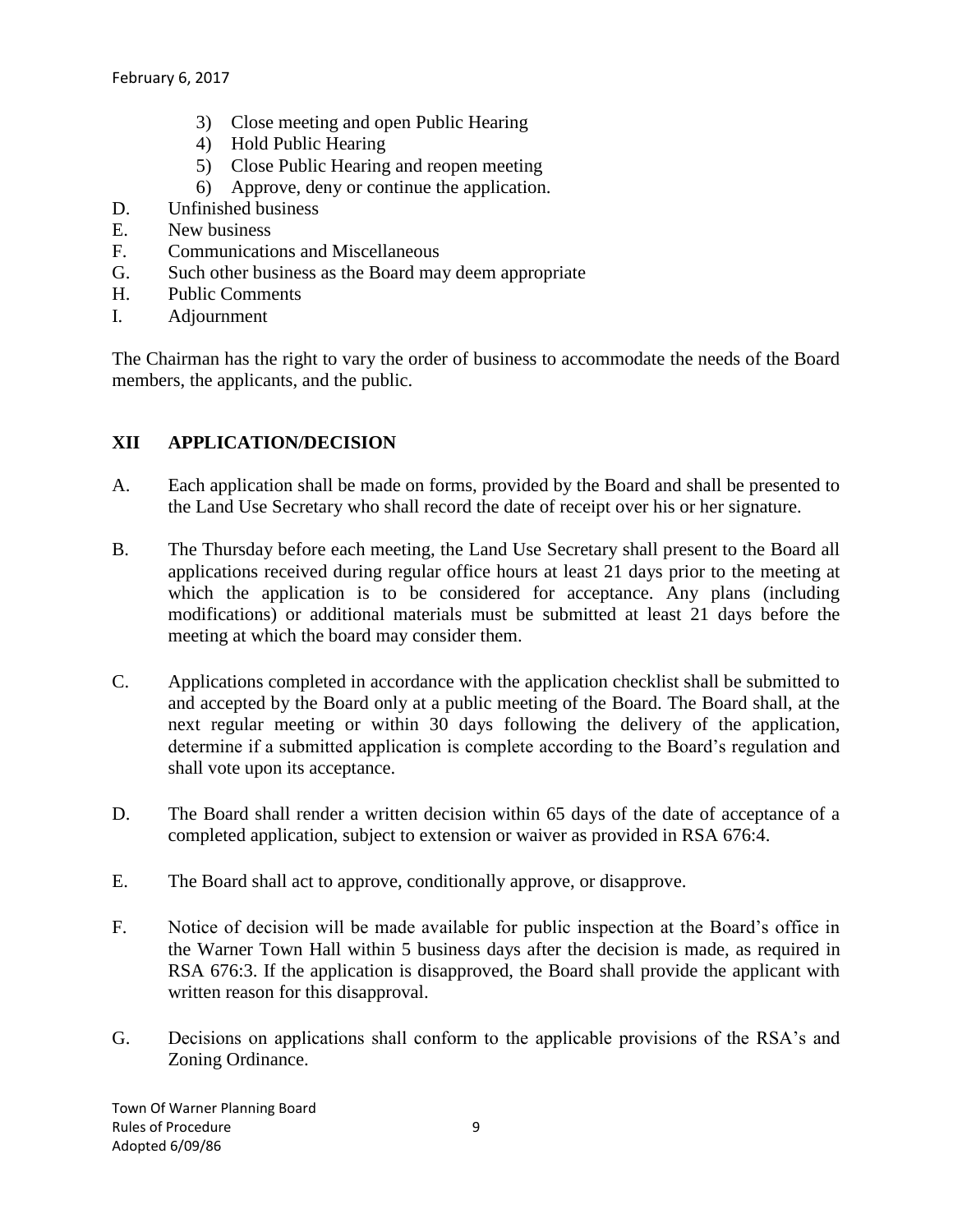#### **XIII**. **NOTICE OF PUBLIC HEARING**

- A. Public notice of applications to be placed on the agenda shall be advertised in the Concord Monitor and shall be posted at the Town Hall, Post Office in Warner and on the Town website, not less than 10 days before the date fixed for the hearing. Notice shall include the name of the applicant, description of the property or project, action desired by the applicant, location of the property or project, zone designation, the date, time and place of the hearing. When there is no quorum of the Planning Board, and at such time when the Public Hearing/meeting is cancelled by the Chairman due to severe weather, the Public Hearing/meeting shall be postponed to the next meeting of the Planning Board as posted at 3 locations in Warner and on the Town of Warner website.
- B. Personal notice shall be made by certified mail to applicants, property owner(s), all abutters, holders of conservation, preservation, or agricultural preservation restrictions, and every engineer, architect, land surveyor, or soil scientist whose professional seal appears on any plat submitted to the Board, not less than 10 days before the date fixed for the hearing. Notice shall also be given to other parties deemed by the Board to have special interest. Said notice shall contain the same information as the public notice and shall be made on forms provided for this purpose.

#### **XIV**. **PUBLIC HEARING**

The conduct of public hearing shall be governed by the following rules:

- A. The Chairman shall call the hearing in session and ask for the Land Use Secretary to confirm that all proper notice has been given, and that all fees have been paid.
- B. The applicant or designated representative shall describe the purpose of the application and review the information provided on plats as part of the application.
- C. Members of the Board may ask questions at any point during testimony.
- D. Abutters will be called upon to ask questions or make comments on the application.
- E. Other members of the public will be called upon to ask questions or make comments on the application.
- F. Each person who appears shall be required to state his or her name and address and indicate whether that person is a party to the applicant or an agent or counsel of a party to the applicant.
- G. The Chairman shall have discretion to limit the amount of time taken by each speaker and whether a single person shall be permitted to address the Board more than once.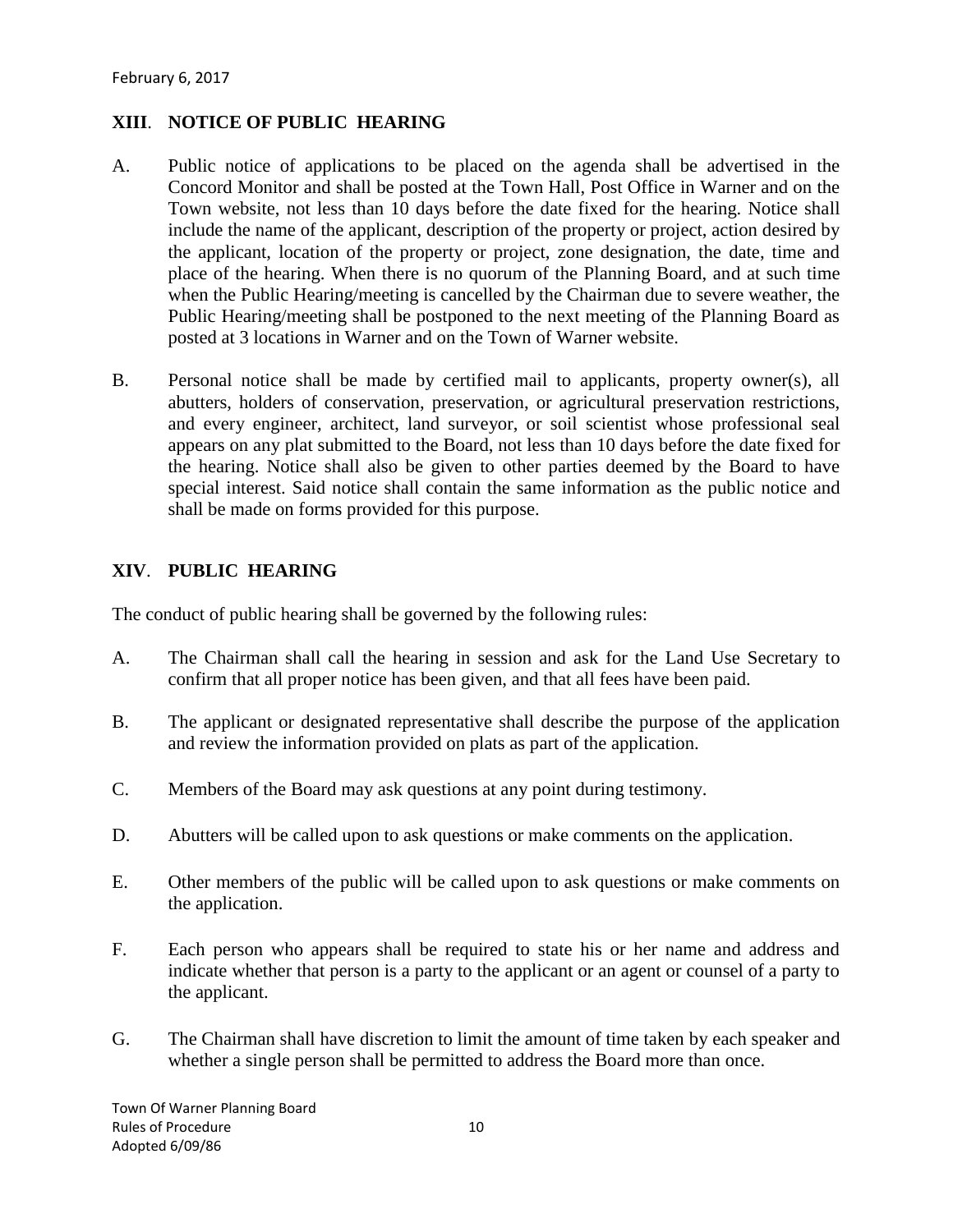- H. Any member of the public who wants to ask a question of a party to the application must do so through the Chairman.
- I. The Board will hear with interest any evidence which pertains to the facts of the application or how the facts relate to the provisions of the town Zoning Ordinance, Master Plan, or state zoning and planning statutes or affect abutting land owners.
- J. The hearing on the application, unless continued, shall be declared closed, and the meeting reopened.
- K. In the case of a continuance, additional notice is not required if the date, time and place of the continuation is made known.

#### **XV. ADDITIONAL RULES OF ORDER**

- A. The Board will follow the rules of order within these Rules of Procedures or in the absence a specific rule, a ruling as decided by the Chairman. In any event, failure to strictly follow standard parliamentary rules of procedure shall not invalidate any action taken by the Board.
- B. The Chairman shall call the meeting to order at the time and location noticed.
- C. **Motions:** A member shall not interrupt another who is speaking to make a motion. If there is no second to a motion, the motion fails. There shall only be one motion on the floor at a time, except a motion may be made for an amendment to the initial motion. Only one amendment to a motion may be considered at a time. Friendly suggestions by other members may be made to fine-tune a motion prior to debate. Prior to debate and voting the Chairman shall restate the motion. At the request of any member, the motion shall be put into writing.
- D. **Debate:** Members shall be recognized by the Chairman to speak. All voting members shall have equal consideration for speaking. At the discretion of the Chairman, debate may be in the form of a general conversation. Members shall be allowed to speak at least twice for up to 5 minutes on a matter. After a reasonable discussion time the Chairman or members may request a vote on the question. Two thirds of the voting members may override a request to continue a discussion and require voting on the question.
- E. **Amendments:** An amendment to a motion may strike out words, add words, or strikeout and add words.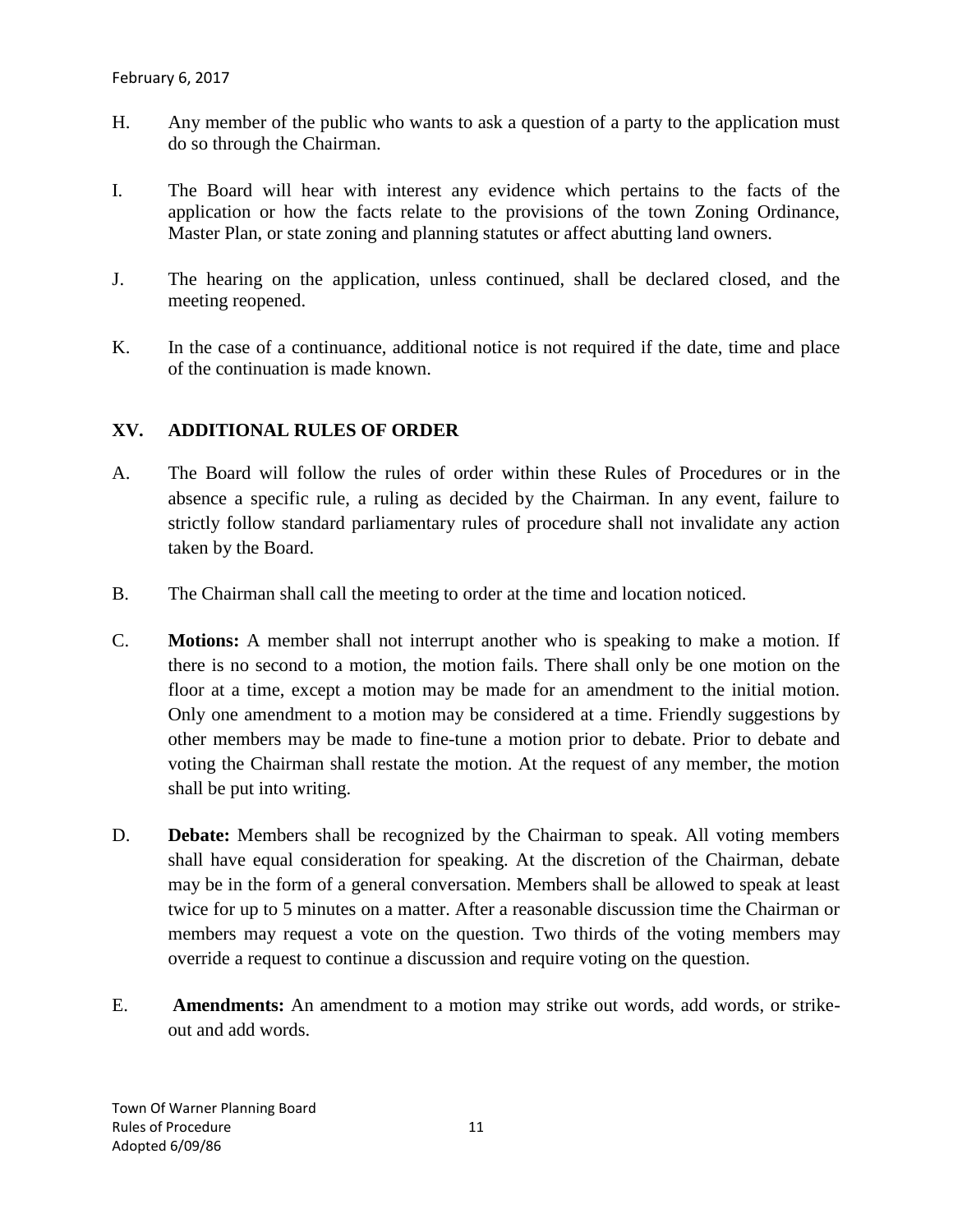- F. Debate shall be allowed on all motions unless forbidden. Debate is not allowed on motions for adjournment or recess.
- G. A majority of the voting members present decides a question, unless a greater percent is required. Two thirds of the voting members present is required to override a request to continue discussions or to override a decision of the Chairman.
- H. **Recess:** The Chairman may call for a short recess providing a time is stated to reconvene the proceedings. Said recess should normally not exceed 10 minutes. A motion to recess is not debatable.
- I. **Voting:** All voting shall be taken by roll-call except on routine administrative matters which may be by voice vote. At the request of any member, the Chairman shall direct that the vote be taken by roll-call and entered on the record on any question before the Board. The sequence for taking roll-call shall be determined by the Chairman. A tie vote or an approval or denial by less than a majority of the voting members constitutes no action.
- J. **Abstaining:** Members shall be allowed to abstain from voting. Members abstaining from voting shall indicate the reason. Such vote shall not be counted as a Yes or No, but shall be considered one of the total voting to determine a total of members voting.
- K. **Vote of Absent Member:** Unless a Member has attended the meetings on a matter or has examined the record and become familiar with the evidence presented from a transcript of the proceedings, he or she shall not cast a vote essential to the decision.
- L. **Reconsideration:** A member voting on the winning side of a question may make a motion to reconsider (1) during the same meeting, or (2) no later than the next regular meeting of the Board or within 30 days, whichever is less.
- M. **Extension of Time:** Any three Board Members may request an extension of time before voting on any proposal before the Board. If such an extension is requested, the Board shall schedule a special meeting not more than two weeks from the date of the request to take action on the proposal. There shall be no new business placed on the agenda of any special meeting.
- N. **Special Meetings** may be called by the Chairman or in her/his absence, by the Vice-Chairman, or at the request of three regular members of the Board provided public notice and notice to each member is given at least 24 hours in advance of the time of such meeting. The notice shall specify the purpose of the meeting. There shall be no new business placed on the agenda of any special meeting.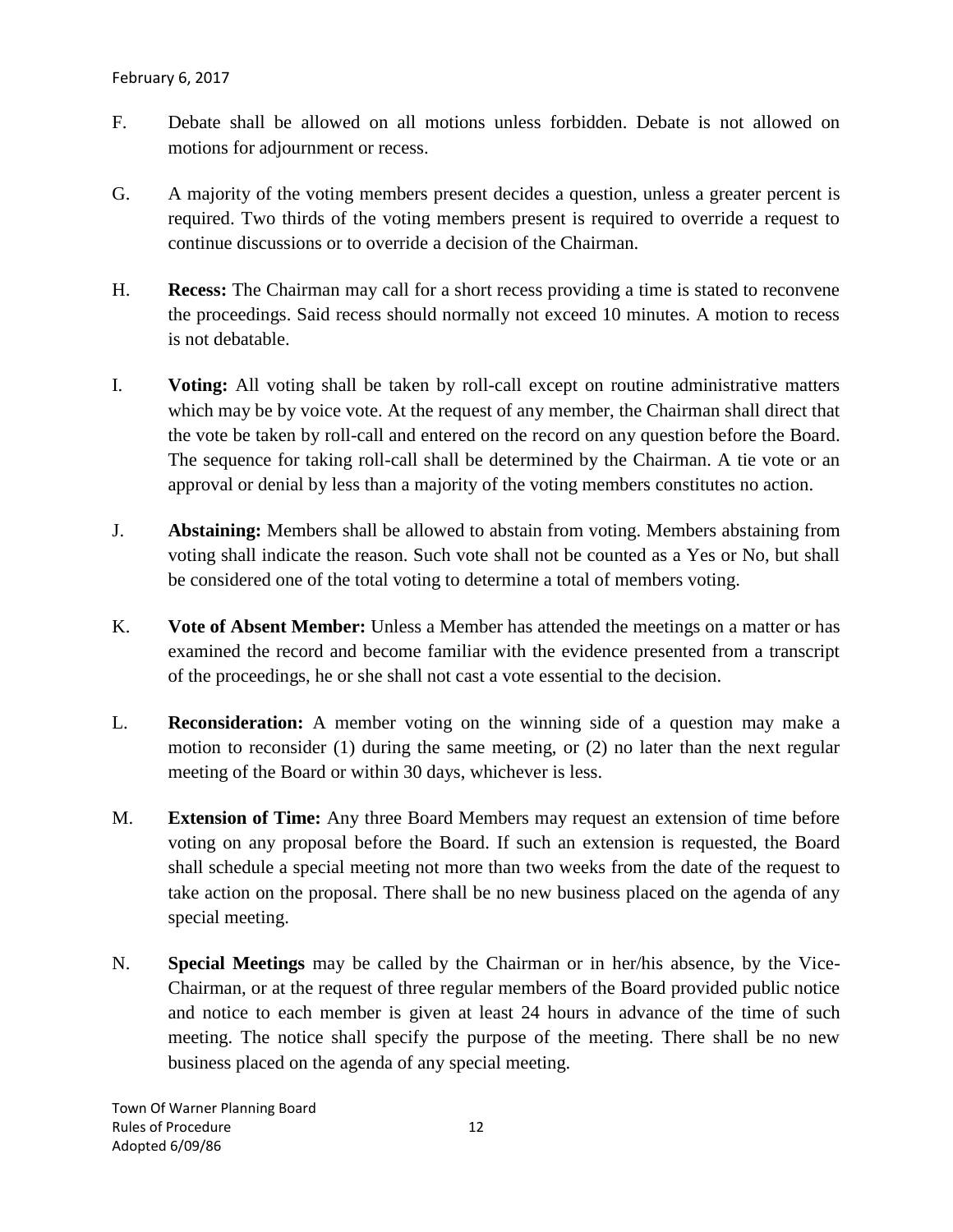- O. **Point of Order:** A question to a point of order may be made at any time. The Chairman shall immediately rule on the point of order.
- P. **Subcommittee** members as selected by the Chairman shall be confirmed by a majority vote of the Board.
- Q. **Adjournment:** The Board by a majority vote may declare the meeting adjourned if the agenda is completed and there is no further business. A motion to adjourn is not debatable.

## **XVI. RECORDS**

- A. The records of the Board shall be kept by the Land Use Secretary and made available for public inspection in the Board's office in the Warner Town Hall, in accordance with RSA 676:3, II.
- B. Minutes of all meetings, including names of Board members, persons appearing before the Board, a brief description of the subject matter discussed, and all votes taken shall be open to public inspection in accordance with RSA 91-A:2, II.
- C. Audio recordings of meetings shall be deleted upon approval of minutes. The Board by a majority vote may request the audio recordings be saved for a maximum of one year from the approval date.

## **XVII. FORMS**

All forms not part of a regulation and revisions prescribed shall be adopted by resolution of the Board and shall become part of these rules and procedures.

## **XVIII. AMENDMENTS**

These rules of procedure may be amended by a majority vote of the members of the Board, provided that such amendment is read at two successive meetings immediately preceding the meeting at which the vote is to be taken.